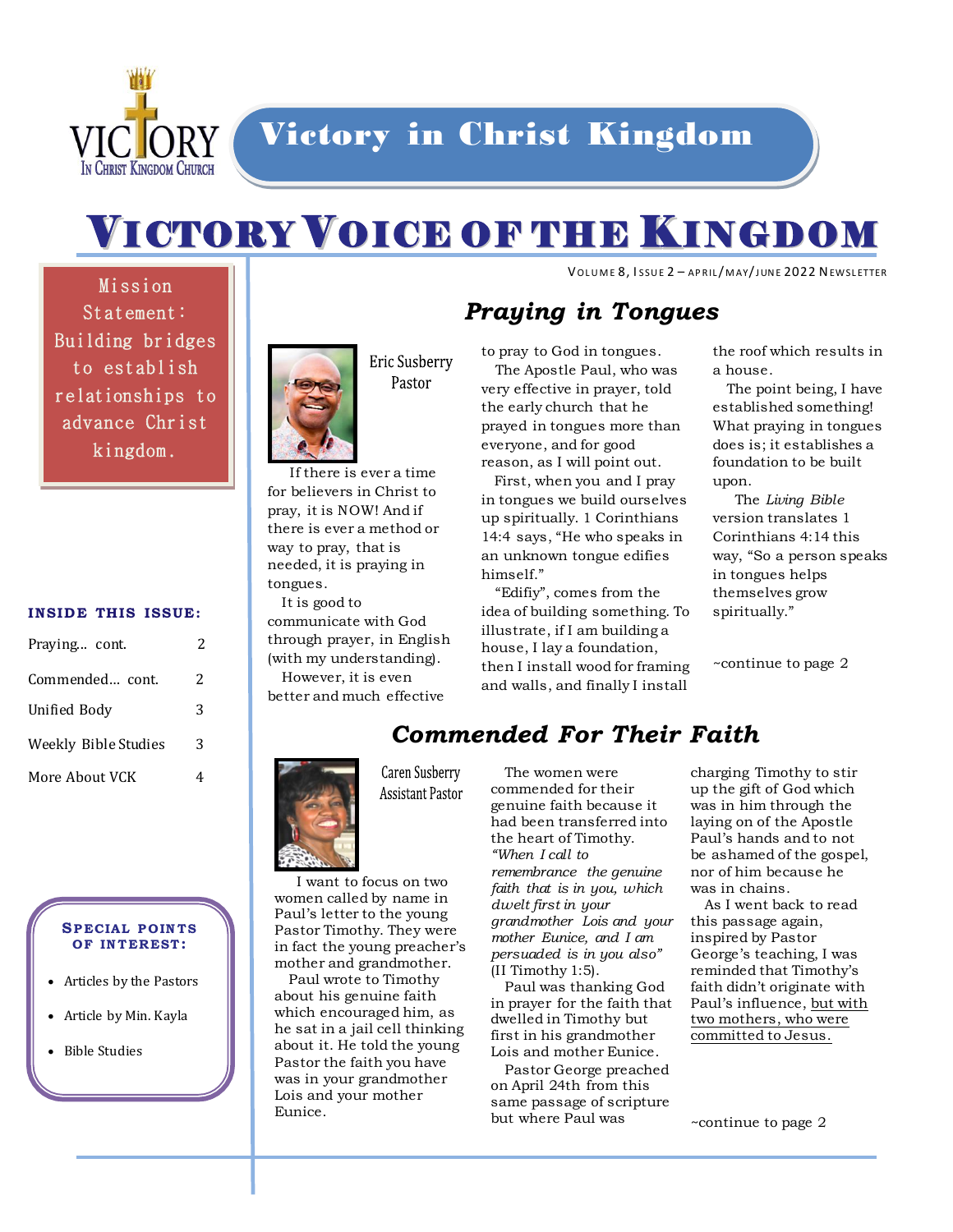# VICTORY VOICE OF THE KINGDOM

VOLUME 8, ISSUE 2 - APRIL/MAY/JUNE 2022 NEWSLETTER

### Vision:

Share the gospel of Jesus Christ, make disciples and advance Christ Kingdom in our community.

"We have to, on purpose, walk out our faith before our children"

 Now, we may not fully comprehend how spiritual growth happens when we pray in tongues, but we take this revelation of praying in tongues by faith, and faith is the evidence of things not

seen. I do not fully understand how I can breathe in oxygen and how that translates into life and energy in my body. But every time I take a breath, I enjoy the benefits and what it establishes for my health and well-being, whether I fully understand it or not.

 Another thing praying in tongues does is it enables us to communicate far beyond the limits of our natural human minds with all its weaknesses and limitations.

 I do not always know what I ought to ask for in prayer. I do not always know what I should say to Father God in

 Mother's as we celebrate Mother's Day, may this article encourage you in your faith. The Word of God says the genuine faith that dwells in son Timothy, first dwelt in his grandmother Lois and his mother Eunice.

 Genuine faith means- sincere faith without hypocrisy. Faith is moral conviction of religious truth or the truthfulness of God.

 Timothy's mother believed the Scriptures, lived it, and taught it to Timothy since his youth. "But you must continue in the things which you have learned and been assured of, knowing from whom you have

## *Praying in Tongues…cont.*

prayer.

 The Apostle Paul brings this point out in Romans 8:26, "We do not know what we should pray for as we ought… but the Holy Spirit helps us overcome weaknesses."

 For example, if my prayers are for a relative or friend who may be far away and out of contact, I can still pray for them effectively by praying in tongues even though my mind does not have a clue or know what the need is, at the moment that I pray.

 The Holy Spirit knows exactly what the need is, and I trust the Holy Spirit on the inside of me to inspire and fuel my praying in tongues.

 Finally, praying in tongues is valuable because it is a way that I can talk to God without limitations or

## *Commended…cont.*

learned them, and that from childhood you have known the Holy Scriptures, which are able to make you wise for salvation through faith which is in Christ Jesus." (II Tim. 3:14-15).

 This tells us these two women in Timothy's life— Walked out the Word of God before Timothy; they lived what they taught him. And as a result of his mother's genuine faith; genuine faith was in him also. What is our take away mothers?

 **Our takeaway:** We have to, on purpose, walk out our faith before our children. To let them see how it's done by watching our lives.

distractions.

 1 Corinthians 14:2 says, "For He who speaks in a tongue does not speak to men but to God."

 To be honest, sometimes when we pray in church or in front of people, we try to be so impressive to others with our maturity and knowledge of praying that we do not pray spirit led prayers.

 The key to praying, just like the key to singing and worshipping God, IS TO GOD AND NOT PEOPLE! My prayer for you is that 2022 will be a year of prayer, mainly a year of praying in tongues.

 Praying in tongues will open far more benefits, answered prayers and miracles than simply praying in the English (understanding) alone.

 They need to see how you respond in the good times and in bad times. They need to hear you praying and be invited to pray with you.

 They need to see you spending time in the Word of God on a regular bases and witness your faithfulness to God and your church.

 Let them experience the sweetness of your life in Christ by the way you treat them, their father, and others. Like Lois and Eunice we need to model our faith in God before our children.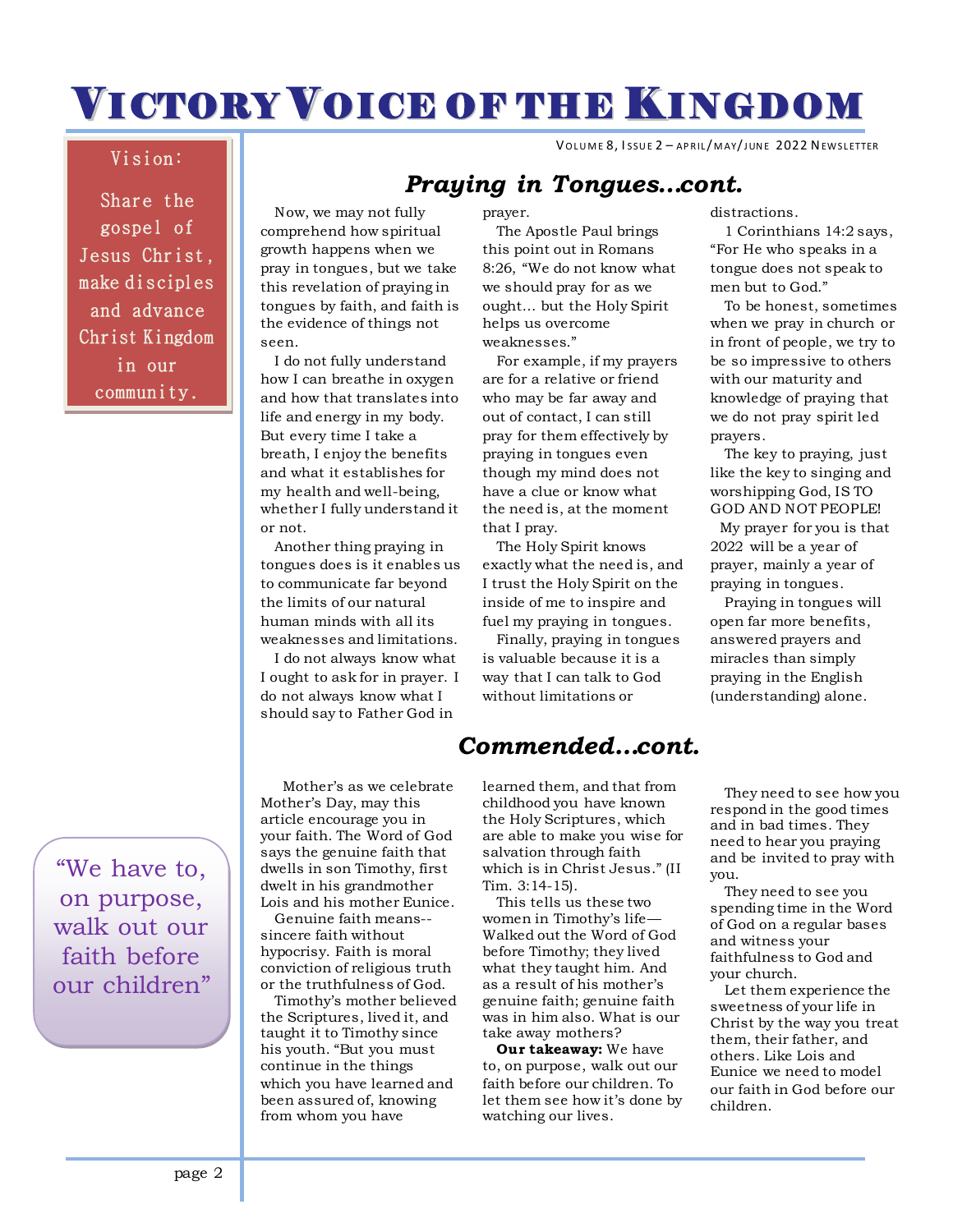# VICTORY VOICE OF THE KINGDOM VICTORY VOICE OF THE KINGDOM

VOLUME 8, ISSUE 2- APRIL/MAY/JUNE 2022 NEWSLETTER

### *Unified Body ~ Min. Kayla Metcalf ~*

 As Merriam Webster states, a community is a "unified body of individuals". How is community demonstrated in the Word and in the church today?

 The first scripture that comes to mind is 1 Corinthians 12:12 which states, " For just as the body is one and has many members, but all the members of the body, although they are

many, are one body, thus also Christ" (The Lexham English Bible).

 When dissecting this passage we see that members of the church are being compared to a body which in turn is being compared to Christ. Here, we can consider the body a community. What makes the community one are the vast members who come together and make a unit under a shared or common goal.

 This is what makes a community: sharing, growing, and connecting. Sharing our experiences, growing in Christ and connecting; not just with ourselves but bringing people into the body as well.

### **Bible School Classes Are BACK!**

**Orientation & Balloon Launch:**

**May 15th 2022**

**Classes Begin:**

**May 22nd 2022 - August 21st 2022**

\*see class list on Page 4\*

## $\bm{We}$ ekly Bible Studies

**Elevate Bible Study Bible Study Living Proof Bible Study**



 **Young Adult Children's M inistry Teen's M inistry**



 **7pm on Zoom! 10am during service 7pm at church!**



**Every Thursday at Every Sunday at Every W ednesday at**

\*Please contact the church for more information regarding all electronic meetings; answering service is 24/7.

**Dear Mother Eunice, I was watching TV with my children and I did not like what I saw. I mentioned to my husband that we should switch the children to Christian-only shows, but he says that's ridiculous. What do you think?**

 Parenting is done from one of two avenues: faith or fear. It is not easy to raise a godly child in a secular world. But if you are afraid, the devil has already won. Instead, you must recognize that like Esther, your children were born for such a time as this. Faith is trusting that where sin abounds, grace much more abounds. Faith is believing that when you pray over your children, God hears. Faith knows that if you've trained your child in the way they should go, they will not depart from that instruction. However, there is nothing wrong with caution.

Let's cast our eyes to a street. Parenting in fear means that you try to keep your children from ever seeing a street. Parenting in faith means you teach your children to look both ways before they cross the street. At first, you hold their hand. Then, you let them cross alone on a quiet road. Finally, you teach them how to cross at the light when traffic is busy. Because one day, they'll have to cross that street without you, and they'll need to be ready.

 To answer your question, pray about it, but make sure your reaction is coming from faith rather than fear.